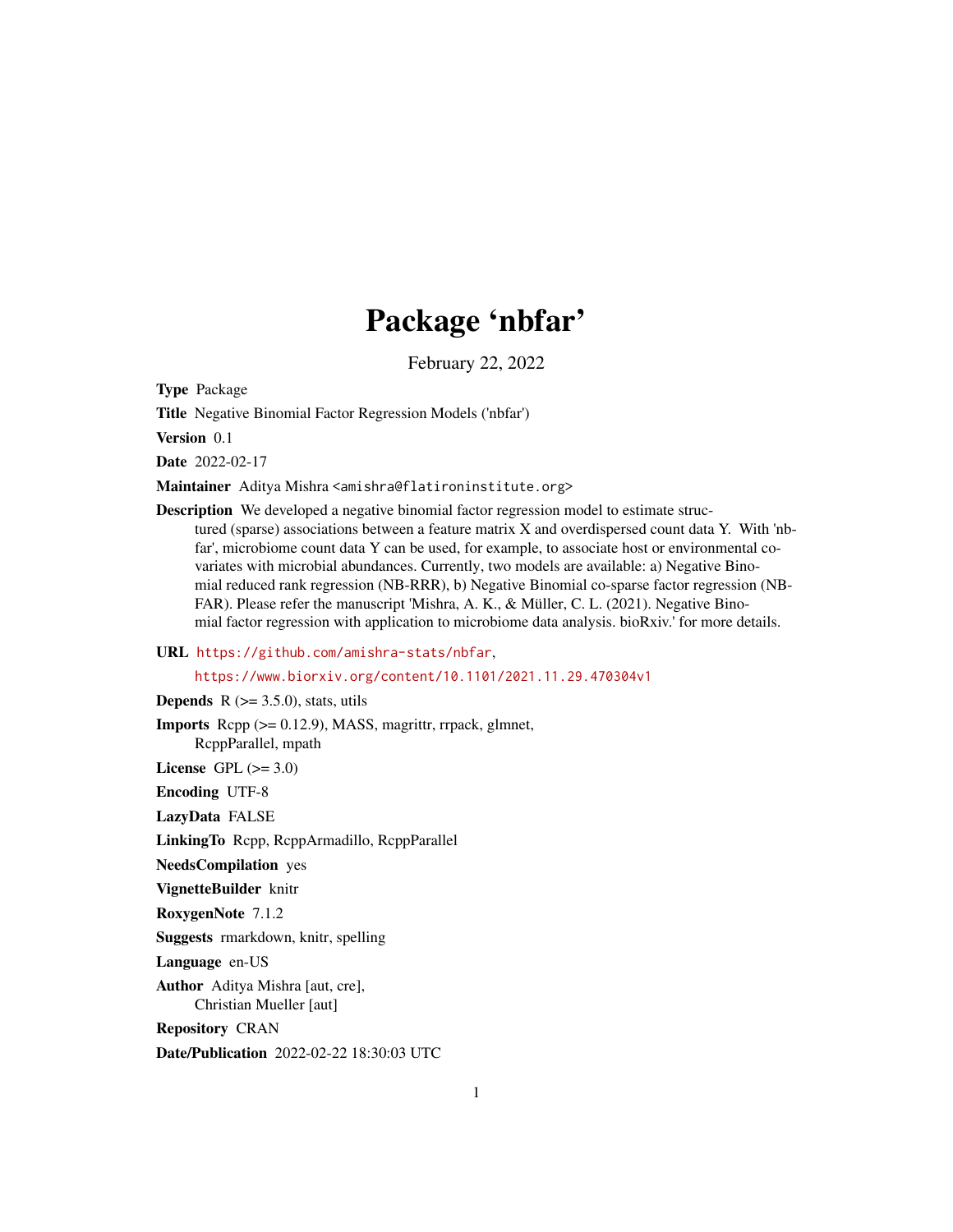### <span id="page-1-0"></span>R topics documented:

|       | nbfar control $\dots \dots \dots \dots \dots \dots \dots \dots \dots \dots \dots \dots \dots \dots \dots \dots$ |  |  |  |  |  |  |  |  |  |  |  |  |  |  |  |  |  |  |  |
|-------|-----------------------------------------------------------------------------------------------------------------|--|--|--|--|--|--|--|--|--|--|--|--|--|--|--|--|--|--|--|
|       |                                                                                                                 |  |  |  |  |  |  |  |  |  |  |  |  |  |  |  |  |  |  |  |
|       |                                                                                                                 |  |  |  |  |  |  |  |  |  |  |  |  |  |  |  |  |  |  |  |
| Index |                                                                                                                 |  |  |  |  |  |  |  |  |  |  |  |  |  |  |  |  |  |  |  |

nbfar *Negative binomial co-sparse factor regression (NBFAR)*

#### Description

To estimate a low-rank and sparse coefficient matrix in large/high dimensional setting, the approach extracts unit-rank components of required matrix in sequential order. The algorithm automatically stops after extracting sufficient unit rank components.

#### Usage

```
nbfar(
  Yt,
 X,
 maxrank = 3,
 nlambda = 40,
 cIndex = NULL,
  ofset = NULL,
  control = list(),nfold = 5,
 PATH = FALSE,
  nthread = 1,
  trace = FALSE,
  verbose = TRUE
)
```
#### Arguments

| Yt           | response matrix                                                                                                                                                                                         |
|--------------|---------------------------------------------------------------------------------------------------------------------------------------------------------------------------------------------------------|
| $\mathsf{X}$ | design matrix; when $X = NULL$ , we set X as identity matrix and perform gen-<br>eralized sparse PCA.                                                                                                   |
| maxrank      | an integer specifying the maximum possible rank of the coefficient matrix or the<br>number of factors                                                                                                   |
| nlambda      | number of lambda values to be used along each path                                                                                                                                                      |
| $c$ Index    | specify index of control variables in the design matrix X                                                                                                                                               |
| ofset        | offset matrix or microbiome data analysis specific scaling: common sum scaling<br>$=$ CSS (default), total sum scaling $=$ TSS, median-ratio scaling $=$ MRS, centered-<br>$log$ -ratio scaling = $CLR$ |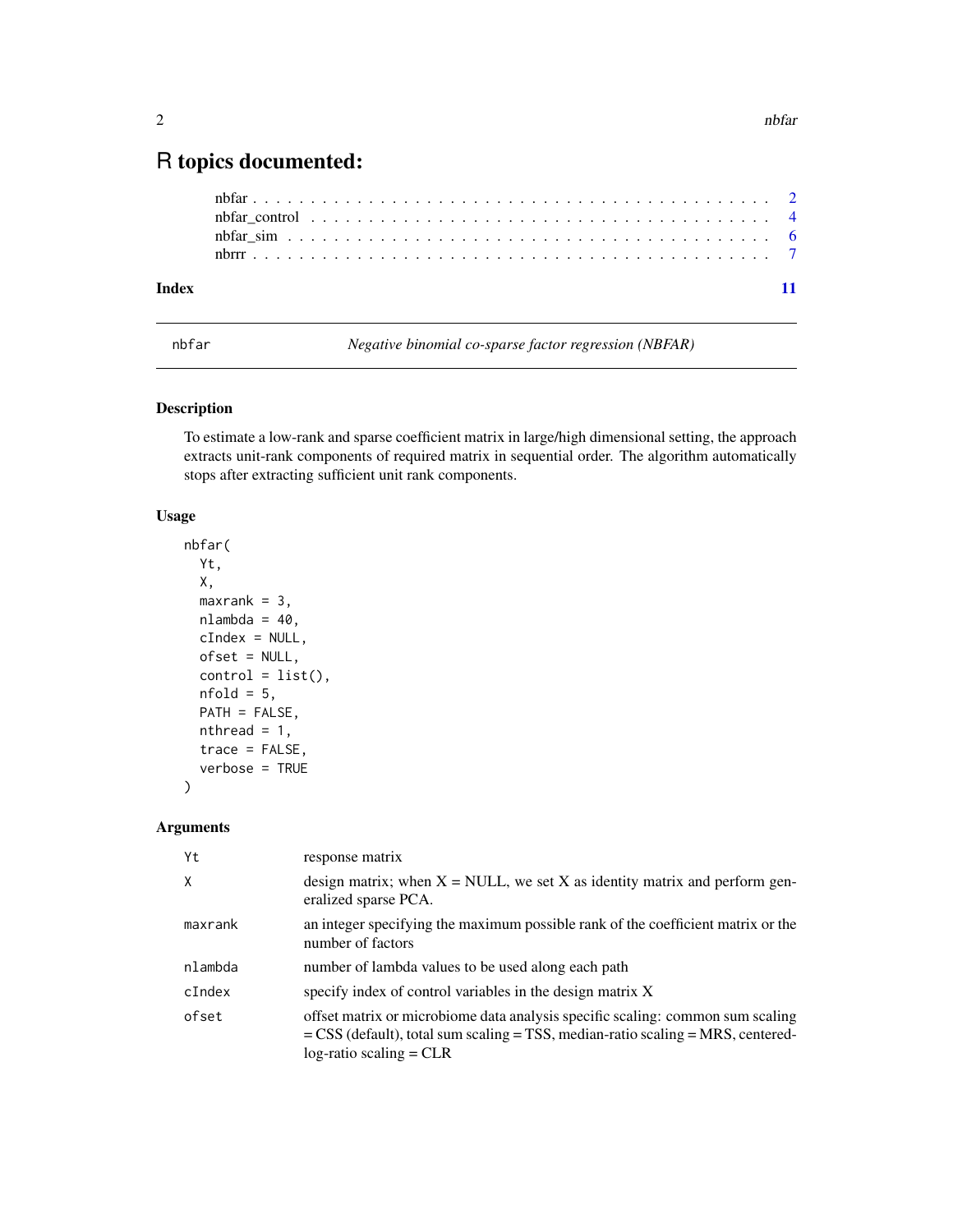#### nbfar 3

| control     | a list of internal parameters controlling the model fitting                                    |
|-------------|------------------------------------------------------------------------------------------------|
| nfold       | number of folds in k-fold crossvalidation                                                      |
| <b>PATH</b> | TRUE/FALSE for generating solution path of sequential estimate after cross-<br>validation step |
| nthread     | number of thread to be used for parallelizing the crossvalidation procedure                    |
| trace       | TRUE/FALSE checking progress of cross validation error                                         |
| verbose     | TRUE/FALSE checking progress of estimation procedure                                           |

#### Value

|     | estimated coefficient matrix; based on GIC            |
|-----|-------------------------------------------------------|
|     | estimated control variable coefficient matrix         |
| Phi | estimed dispersion parameters                         |
|     | estimated U matrix (generalize latent factor weights) |
|     | estimated singular values                             |
|     | estimated V matrix (factor loadings)                  |

#### References

Mishra, A., Müller, C. (2022) *Negative binomial factor regression models with application to microbiome data analysis. https://doi.org/10.1101/2021.11.29.470304*

#### Examples

```
## Model specification:
SD < -123set.seed(SD)
p <- 100; n <- 200
pz < -0nrank <- 3 # true rank
rank.est <- 5 # estimated rank
nlam <- 20 # number of tuning parameter
s = 0.5q \le -30control <- nbfar_control() # control parameters
#
#
## Generate data
D \leftarrow rep(0, nrank)V \leq - matrix(0, ncol = nrank, nrow = q)
U \le - matrix(0, ncol = nrank, nrow = p)
#
U[, 1] \leftarrow c(sample(c(1, -1), 8, replace = TRUE), rep(0, p - 8))U[, 2] \leftarrow c(rep(\emptyset, 5), sample(c(1, -1), 9, replace = TRUE), rep(\emptyset, p - 14))U[, 3] \leftarrow c(rep(\emptyset, 11), sample(c(1, -1), 9, replace = TRUE), rep(\emptyset, p - 2\emptyset))#
  # for similar type response type setting
```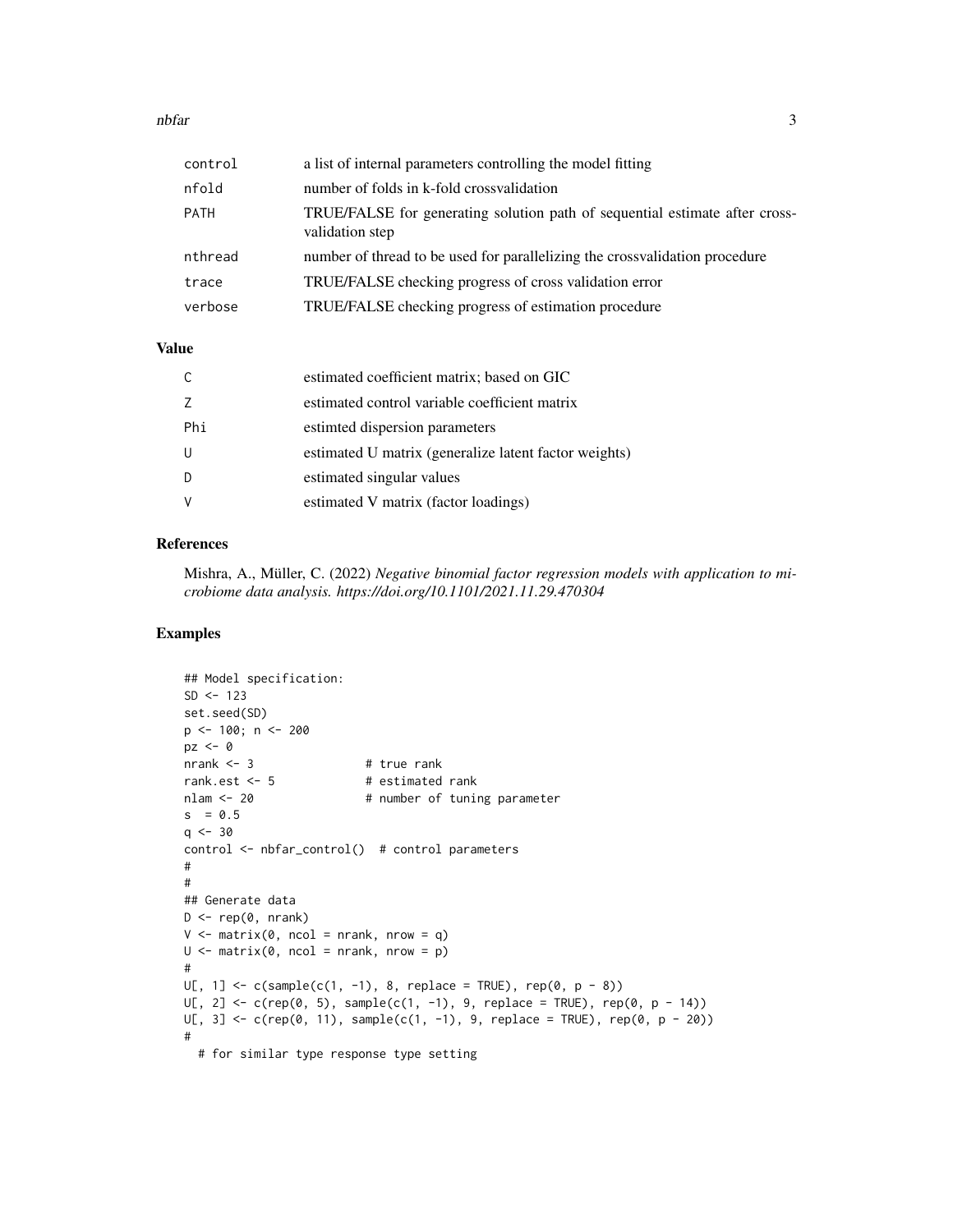```
V[, 1] \leftarrow c(rep(\emptyset, 8), sample(c(1, -1), 8),replace =
      TRUE
  ) * runif(8, 0.3, 1), rep(0, q - 16))
  V[, 2] \leq c(\text{rep}(0, 20), \text{sample}(c(1, -1), 8))replace =
      TRUE
  ) * runif(8, 0.3, 1), rep(0, q - 28))
  V[, 3] <- c(
    sample(c(1, -1), 5, replace = TRUE) * runif(5, 0.3, 1), rep(0, 23),
    sample(c(1, -1), 2, replace = TRUE) * runif(2, 0.3, 1), rep(0, q - 30)
  \lambdaU[, 1:3] \leftarrow apply(U[, 1:3], 2, function(x) \times / sqrt(sum(x^2)))V[, 1:3] \leftarrow apply(V[, 1:3], 2, function(x) \times / sqrt(sum(x^2)))#
D \leq s * c(4, 6, 5) # signal strength varries as per the value of s
or <- order(D, decreasing = TRUE)
U <- U[, or]
V \leftarrow V[, or]
D \leftarrow D[or]C \le -U %*% (D * t(V)) # simulated coefficient matrix
intercept \leq rep(0.5, q) # specifying intercept to the model:
C0 <- rbind(intercept, C)
#
Xsigma <- 0.5^*abs(outer(1:p, 1:p, FUN = "-"))
# Simulated data
sim.sample <- nbfar_sim(U, D, V, n, Xsigma, C0,disp = 3, depth = 10) # Simulated sample
# Dispersion parameter
X <- sim.sample$X[1:n, ]
Y <- sim.sample$Y[1:n, ]
X0 <- cbind(1, X) # 1st column accounting for intercept
# Model with known offset
set.seed(1234)
offset \leq log(10)*matrix(1,n,q)
control_nbfar <- nbfar_control(initmaxit = 5000, gamma0 = 2, spU = 0.5,
spv = 0.6, lamMinFac = 1e-10, epsilon = 1e-5)
# nbfar_test <- nbfar(Y, X, maxrank = 5, nlambda = 20, cIndex = NULL,
# ofset = offset, control = control_nbfar, nfold = 5, PATH = F)
```

```
nbfar_control Control parameters for NBFAR and NBRRR
```
#### **Description**

Default value for a list of control parameters that are used to estimate the parameters of negative binomial co-sparse factor regression (NBFAR) and negative binomial reduced rank regression (NBRRR).

<span id="page-3-0"></span>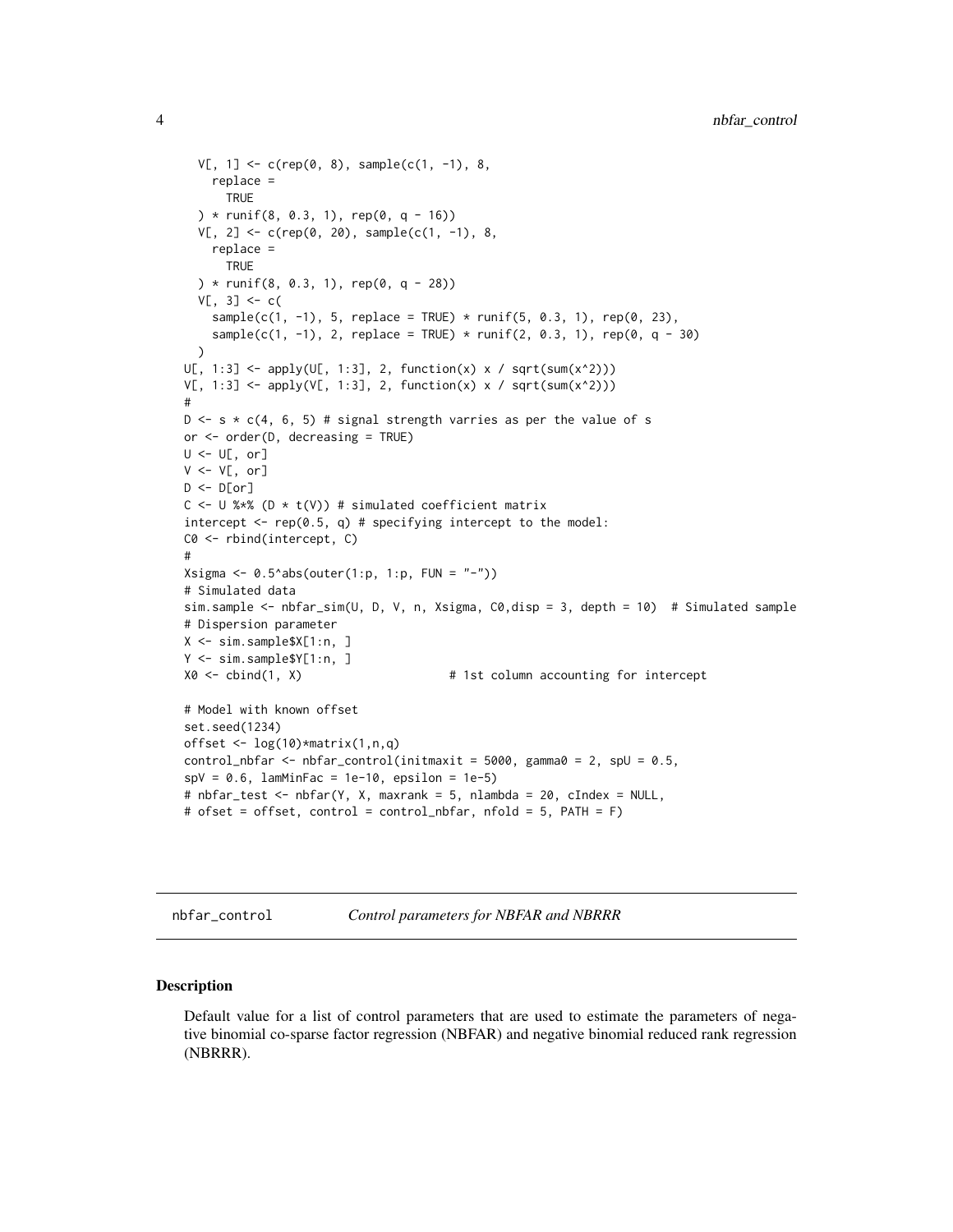nbfar\_control 5

#### Usage

```
nbfar_control(
 maxit = 5000,epsilon = 1e-07,
  elnetAlpha = 0.95,
  gamma@ = 1,spl = 0.5,
  spv = 0.5,
  lamMaxFac = 1,
  lamMinFac = 1e-06,
  initmaxit = 10000,initepsilon = 1e-08,
  objI = 0\mathcal{L}
```
#### Arguments

| maxit       | maximum iteration for each sequential steps                                                                                            |
|-------------|----------------------------------------------------------------------------------------------------------------------------------------|
| epsilon     | tolerance value required for convergence of inner loop in GCURE                                                                        |
| elnetAlpha  | elastic net penalty parameter                                                                                                          |
| gamma0      | power parameter for generating the adaptive weights                                                                                    |
| spU         | maximum proportion of nonzero elements in each column of U                                                                             |
| spV         | maximum proportion of nonzero elements in each column of V                                                                             |
| lamMaxFac   | a multiplier of the computed maximum value (lambda_max) of the tuning pa-<br>rameter                                                   |
| lamMinFac   | a multiplier to determine lambda_min as a fraction of lambda_max                                                                       |
| initmaxit   | maximum iteration for minimizing the objective function while computing the<br>initial estimates of the model parameter                |
| initepsilon | tolerance value required for the convergence of the objective function while<br>computing the initial estimates of the model parameter |
| objI        | 1 or 0 to indicate that the convergence will be on the basis of objective function<br>or not                                           |

#### Value

a list of controlling parameter.

#### References

Mishra, A., Müller, C. (2022) *Negative binomial factor regression models with application to microbiome data analysis. https://doi.org/10.1101/2021.11.29.470304*

#### Examples

control <- nbfar\_control()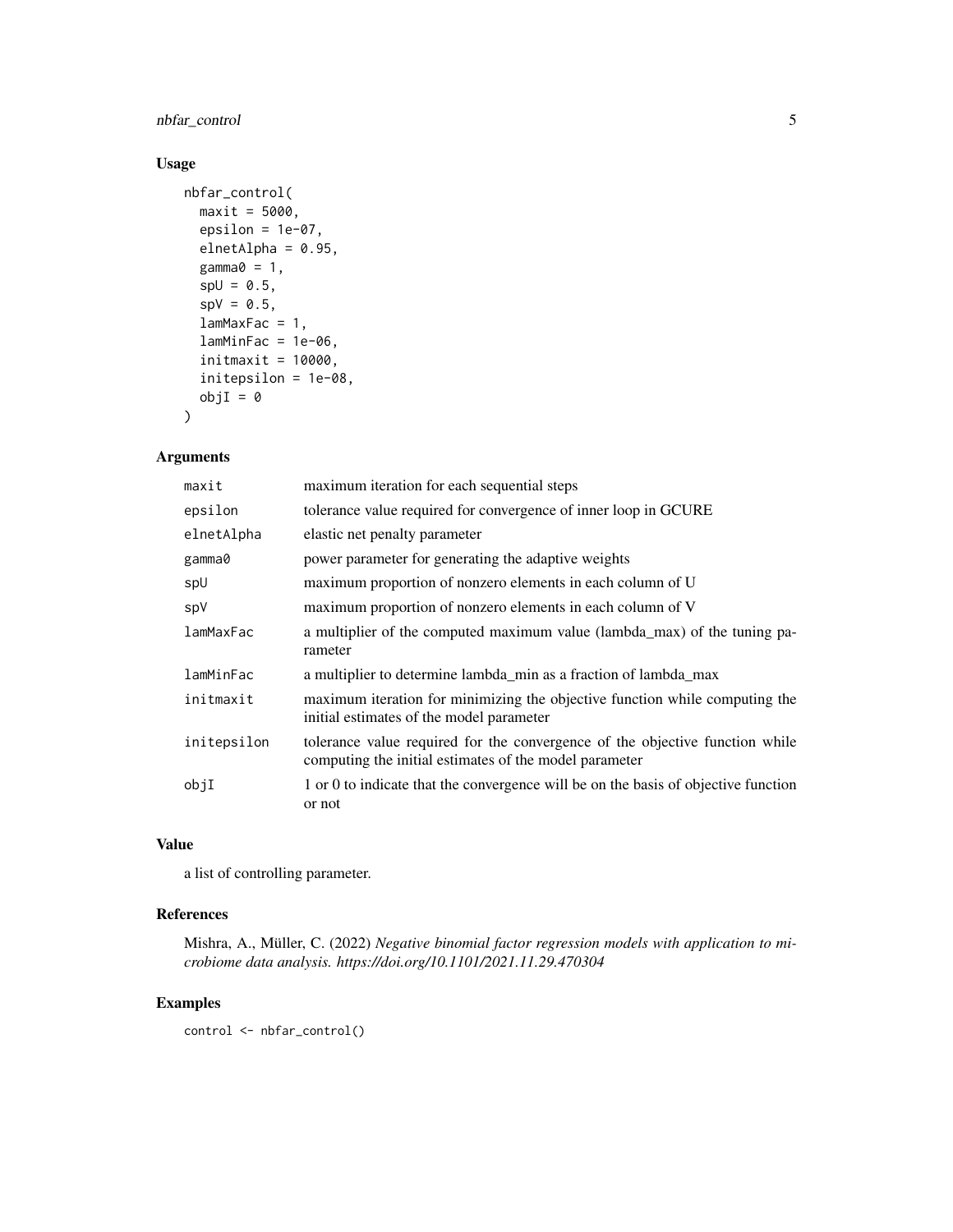#### Description

Simulate response and covariates for multivariate negative binomial regression with a low-rank and sparse coefficient matrix. Coefficient matrix is expressed in terms of U (left singular vector), D (singular values) and V (right singular vector).

#### Usage

nbfar\_sim(U, D, V, n, Xsigma, C0, disp, depth)

#### Arguments

| U      | specified value of U                                                                                                                       |
|--------|--------------------------------------------------------------------------------------------------------------------------------------------|
| D      | specified value of D                                                                                                                       |
| V      | specified value of V                                                                                                                       |
| n      | sample size                                                                                                                                |
| Xsigma | covariance matrix used to generate predictors in X                                                                                         |
| C0     | intercept value in the coefficient matrix                                                                                                  |
| disp   | dispersion parameter of the generative model                                                                                               |
| depth  | log of the sequencing depth of the microbiome data (used as an offset in the<br>simulated multivariate negative binomial regression model) |

#### Value

| Generated response matrix  |
|----------------------------|
| Generated predictor matrix |

#### References

Mishra, A., Müller, C. (2022) *Negative binomial factor regression models with application to microbiome data analysis. https://doi.org/10.1101/2021.11.29.470304*

#### Examples

```
## Model specification:
SD < -123set.seed(SD)
p <- 100; n <- 200
pz <- 0
nrank <- 3 # true rank
rank.est <- 5 # estimated rank
nlam <- 20 \# number of tuning parameter
s = 0.5
```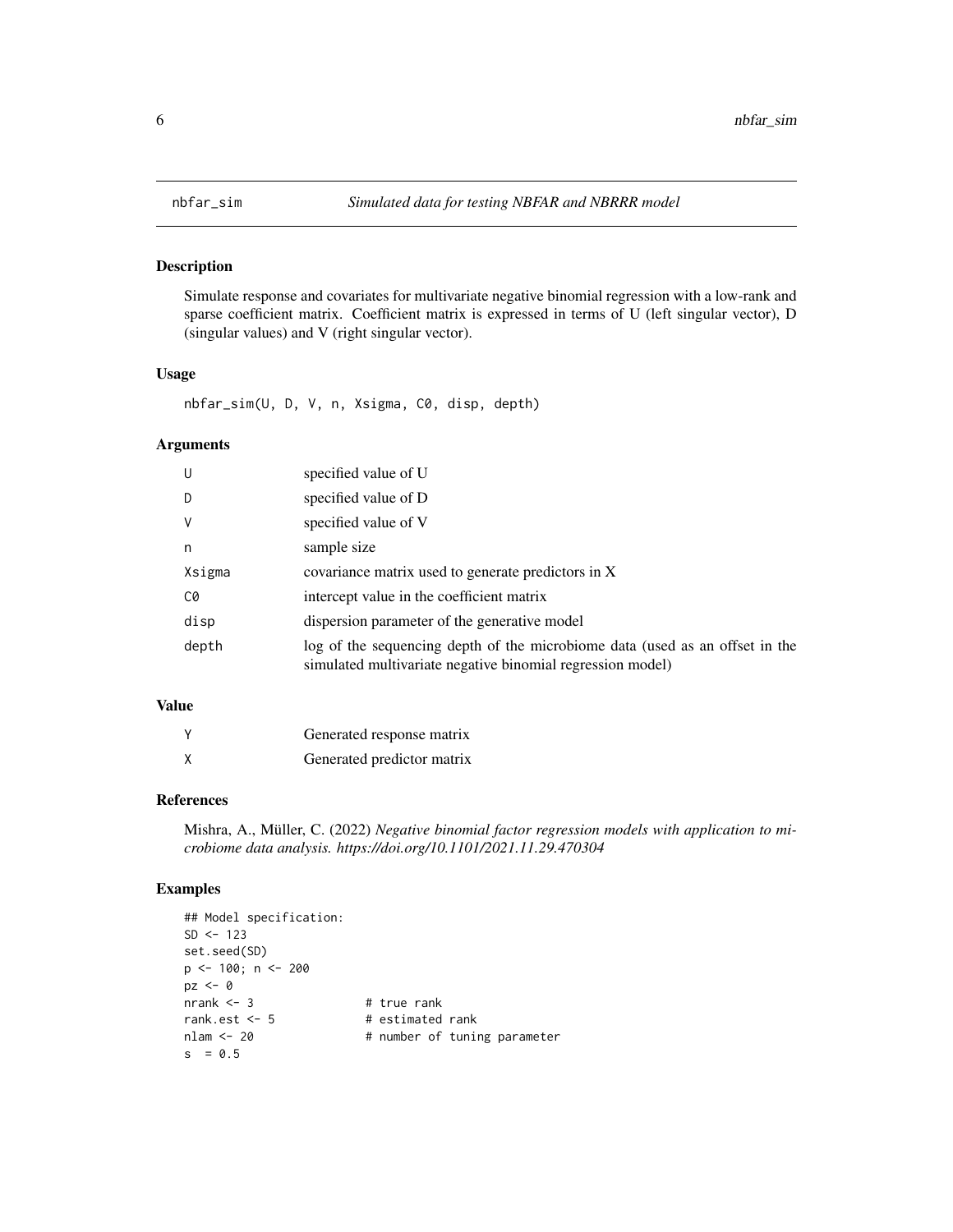<span id="page-6-0"></span>nbrrr 77

```
q \le -30control <- nbfar_control() # control parameters
#
#
## Generate data
D \leq -\text{rep}(\emptyset, \text{nrank})V \le - matrix(0, ncol = nrank, nrow = q)
U \le - matrix(0, ncol = nrank, nrow = p)
#
U[, 1] \le c(sample(c(1, -1), 8, replace = TRUE), rep(0, p - 8))U[, 2] \leq c(\text{rep}(0, 5), \text{sample}(c(1, -1), 9, \text{replace} = \text{TRUE}), \text{rep}(0, p - 14))U[, 3] < -c (rep(0, 11), sample(c(1, -1), 9, replace = TRUE), rep(0, p - 20))
#
  # for similar type response type setting
  V[, 1] \leftarrow c(rep(\emptyset, 8), sample(c(1, -1), 8),replace =
      TRUE
  ) * runif(8, 0.3, 1), rep(0, q - 16))
  V[, 2] \leq c(\text{rep}(0, 20), \text{sample}(c(1, -1), 8))replace =
      TRUE
  ) * runif(8, 0.3, 1), rep(0, q - 28))
  V[, 3] < -c(sample(c(1, -1), 5, replace = TRUE) * runif(5, 0.3, 1), rep(0, 23),
    sample(c(1, -1), 2, replace = TRUE) * runif(2, 0.3, 1), rep(0, q - 30)
  )
U[, 1:3] \leftarrow apply(U[, 1:3], 2, function(x) \times / sqrt(sum(x^2)))V[, 1:3] <- apply(V[, 1:3], 2, function(x) x / sqrt(sum(x^2)))
#
D \leq s * c(4, 6, 5) # signal strength varries as per the value of s
or <- order(D, decreasing = TRUE)
U <- U[, or]
V \leftarrow V[, or]
D \leftarrow D[or]C \le -U %*% (D * t(V)) # simulated coefficient matrix
intercept \leq rep(0.5, q) # specifying intercept to the model:
C0 <- rbind(intercept, C)
#
Xsigma <- 0.5^*abs(outer(1:p, 1:p, FUN = "-"))
# Simulated data
sim.sample <- nbfar_sim(U, D, V, n, Xsigma, C0,disp = 3, depth = 10) # Simulated sample
# Dispersion parameter
X <- sim.sample$X[1:n, ]
Y <- sim.sample$Y[1:n, ]
```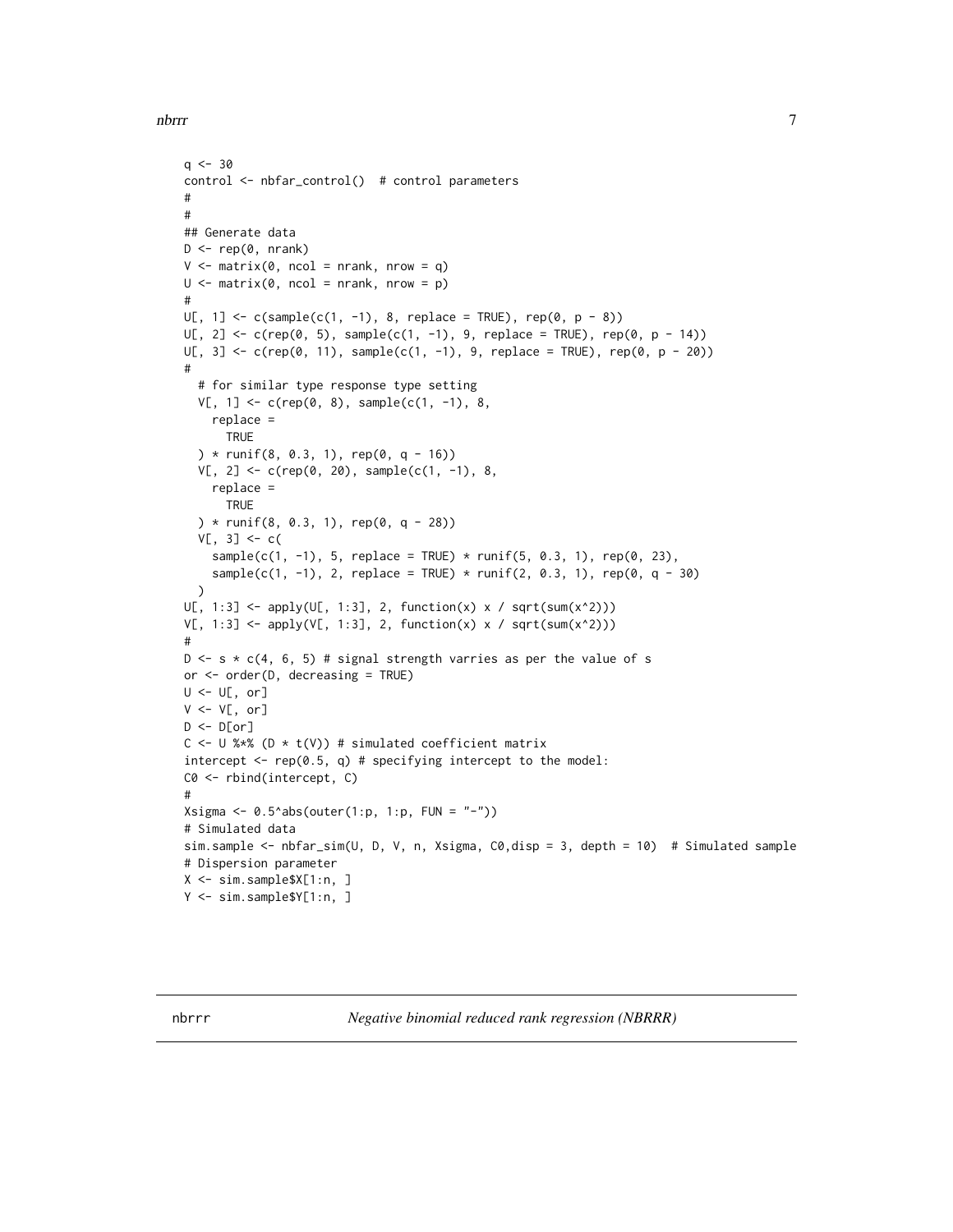#### Description

In the range of 1 to maxrank, the estimation procedure selects the rank r of the coefficient matrix using a cross-validation approach. For the selected rank, a rank r coefficient matrix is estimated that best fits the observations.

#### Usage

```
nbrrr(
 Yt,
 X,
 maxrank = 10,
 cIndex = NULL,
 ofset = NULL,
  control = list(),nfold = 5,
  trace = FALSE,
  verbose = TRUE
)
```
#### Arguments

| Yt      | response matrix                                                                                                                                                                                         |
|---------|---------------------------------------------------------------------------------------------------------------------------------------------------------------------------------------------------------|
| X       | design matrix; when $X = NULL$ , we set X as identity matrix and perform gen-<br>eralized PCA.                                                                                                          |
| maxrank | an integer specifying the maximum possible rank of the coefficient matrix or the<br>number of factors                                                                                                   |
| cIndex  | specify index of control variable in the design matrix X                                                                                                                                                |
| ofset   | offset matrix or microbiome data analysis specific scaling: common sum scaling<br>$=$ CSS (default), total sum scaling $=$ TSS, median-ratio scaling $=$ MRS, centered-<br>$log$ -ratio scaling = $CLR$ |
| control | a list of internal parameters controlling the model fitting                                                                                                                                             |
| nfold   | number of folds in k-fold crossvalidation                                                                                                                                                               |
| trace   | TRUE/FALSE checking progress of cross validation error                                                                                                                                                  |
| verbose | TRUE/FALSE checking progress of estimation procedure                                                                                                                                                    |
|         |                                                                                                                                                                                                         |

#### Value

| C   | estimated coefficient matrix                          |
|-----|-------------------------------------------------------|
| Ζ   | estimated control variable coefficient matrix         |
| PHI | estimed dispersion parameters                         |
| U   | estimated U matrix (generalize latent factor weights) |
| D   | estimated singular values                             |
| V   | estimated V matrix (factor loadings)                  |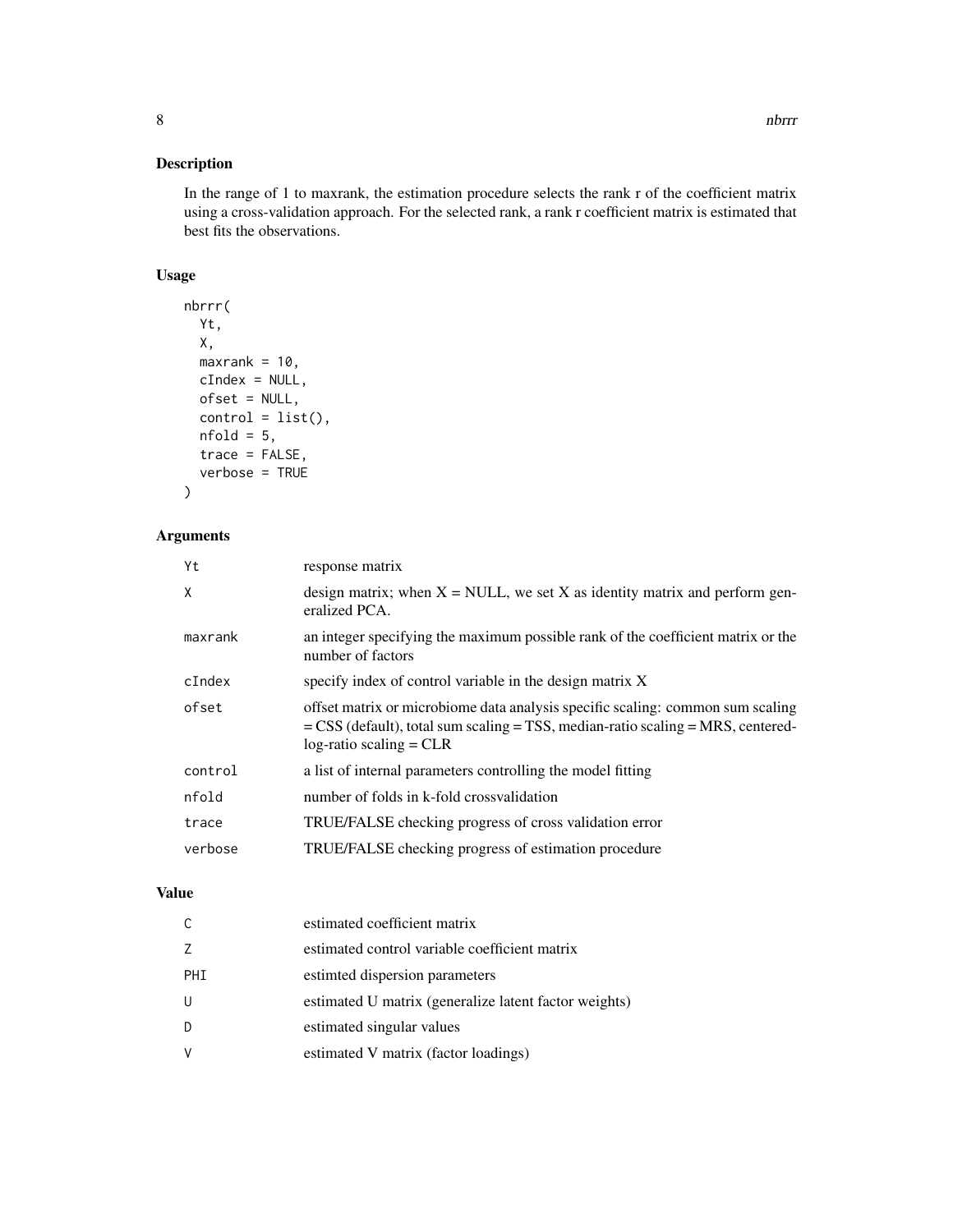#### nbrrr 90 - 1990 - 1991 - 1992 - 1993 - 1994 - 1995 - 1996 - 1997 - 1998 - 1999 - 1999 - 1999 - 1999 - 1999 - 1

#### References

Mishra, A., Müller, C. (2022) *Negative binomial factor regression models with application to microbiome data analysis. https://doi.org/10.1101/2021.11.29.470304*

#### Examples

```
## Model specification:
SD < -123set.seed(SD)
p \le -50; n \le -200pz \leq -\emptysetnrank <-3 # true rank
rank.est <- 5 # estimated rank
nlam \leq 20 \qquad # number of tuning parameter
s = 0.5q \le -30control <- nbfar_control() # control parameters
#
#
## Generate data
D \leq -\text{rep}(\emptyset, \text{nrank})V \le - matrix(0, ncol = nrank, nrow = q)
U \le - matrix(0, ncol = nrank, nrow = p)
#
U[, 1] <- c(sample(c(1, -1), 8, replace = TRUE), rep(0, p - 8))
U[, 2] \leq c (rep(0, 5), sample(c(1, -1), 9, replace = TRUE), rep(0, p - 14))
U[, 3] < -c (rep(0, 11), sample(c(1, -1), 9, replace = TRUE), rep(0, p - 20))
#
  # for similar type response type setting
  V[, 1] \leftarrow c(rep(\emptyset, 8), sample(c(1, -1), 8),replace =
      TRUE
  ) * runif(8, 0.3, 1), rep(0, q - 16))
  V[, 2] <- c(rep(0, 20), sample(c(1, -1), 8,
    replace =
      TRUE
  ) * runif(8, 0.3, 1), rep(0, q - 28))
  V[, 3] <- c(
    sample(c(1, -1), 5, replace = TRUE) * runif(5, 0.3, 1), rep(0, 23),
    sample(c(1, -1), 2, replace = TRUE) * runif(2, 0.3, 1), rep(0, q - 30)
  \lambdaU[, 1:3] \leftarrow apply(U[, 1:3], 2, function(x) \times / sqrt(sum(x^2)))V[, 1:3] <- apply(V[, 1:3], 2, function(x) x / sqrt(sum(x^2)))
#
D \leq s \times c(4, 6, 5) # signal strength varries as per the value of s
or <- order(D, decreasing = TRUE)
U <- U[, or]
V \leftarrow V[, \text{ or } ]D \leftarrow D[or]C <- U %*% (D * t(V)) # simulated coefficient matrix
intercept \leq rep(0.5, q) # specifying intercept to the model:
```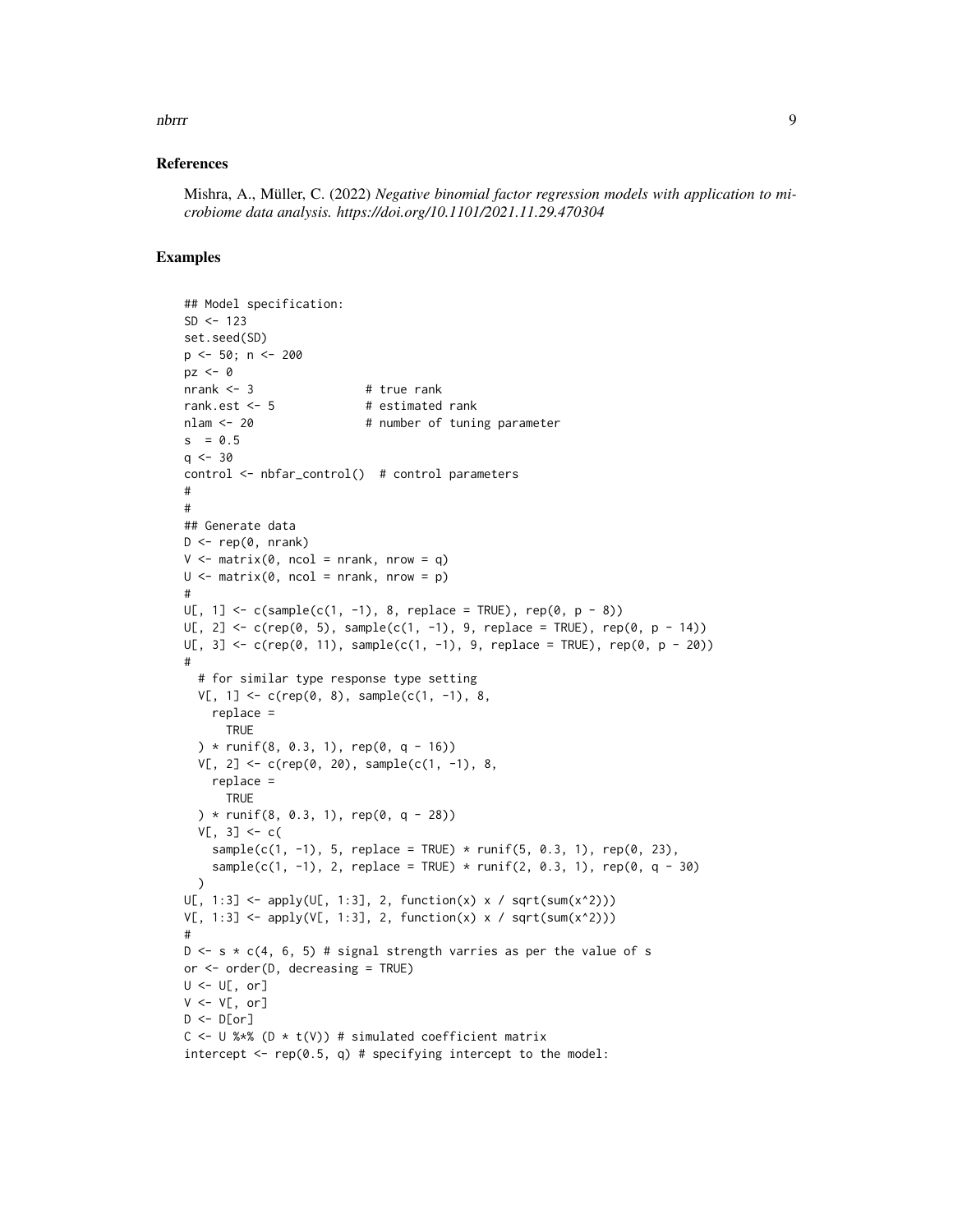```
C0 <- rbind(intercept, C)
#
Xsigma <- 0.5^*abs(outer(1:p, 1:p, FUN = "-"))
# Simulated data
sim.sample <- nbfar_sim(U, D, V, n, Xsigma, C0,disp = 3, depth = 10) # Simulated sample
# Dispersion parameter
X <- sim.sample$X[1:n, ]
Y <- sim.sample$Y[1:n, ]
X0 <- cbind(1, X) # 1st column accounting for intercept
# Model with known offset
set.seed(1234)
offset \leq log(10)*matrix(1,n,q)
control_nbrr <- nbfar_control(initmaxit = 5000, initepsilon = 1e-4)
# nbrrr_test <- nbrrr(Y, X, maxrank = 5, cIndex = NULL, ofset = offset,
# control = control_nbrr, nfold = 5)
```